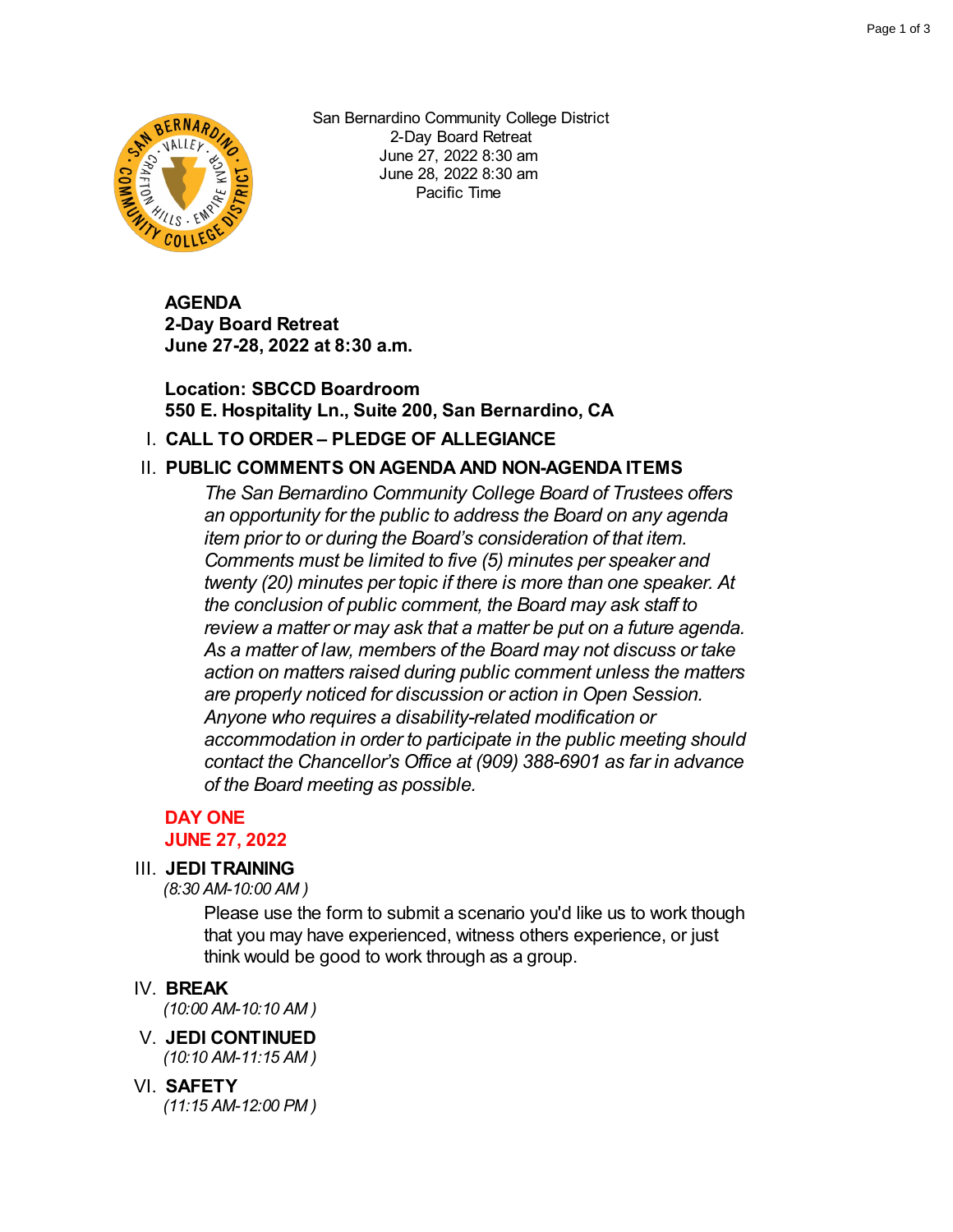VII. **LUNCH** *(12:00 PM-12:30PM )*

- VIII. **CONVERSATION ON COMMUNICATION** *(12:30 PM-2:00 PM )*
	- IX. **FORESIGHT PRESENTATION** *(2:10 PM-2:55PM )*
	- X. **BOT SELF-EVALUATION** *(3:00 PM-3:30PM )*

## XI. **ANNOUNCEMENT OF CLOSED SESSION ITEMS** *(3:35 PM-5:00 PM )*

A. Conference with Labor Negotiators Government Code 54957.6 Agency Representatives: Diana Rodriguez and Kristina Hannon – CSEA, CTA, POA, Management/Supervisors, and Confidential Employees

### XII. **REPORT OF ACTION IN CLOSED SESSION**

#### XIII. **ADJOURN**

The next meeting of the Board: 2-Day Board Retreat June 28, 2022 at 8:30 am SBCCD Boardroom 550 E. Hospitality Ln., Suite 200, San Bernardino, CA

### **DAY TWO**

#### **JUNE 28, 2022**

#### A. **STRATEGIC PLAN WITH GOALS AND OBJECTIVES UPDATE** *(8:30 AM-10:30AM )*

- 1. Single District Application
- 2. Dual Enrollment
- 3. KVCR

### XIV. **BREAK**

*(10:30 AM-10:45AM )*

# XV. **ANNOUNCEMENT OF CLOSED SESSION ITEMS**

*(10:45 AM-12:00 PM )*

A. Public Employee Performance Evaluation Government Code Section 54957(b)(1) Title: Chancellor

### XVI. **REPORT OF ACTION IN CLOSED SESSION**

XVII. **ADJOURN**